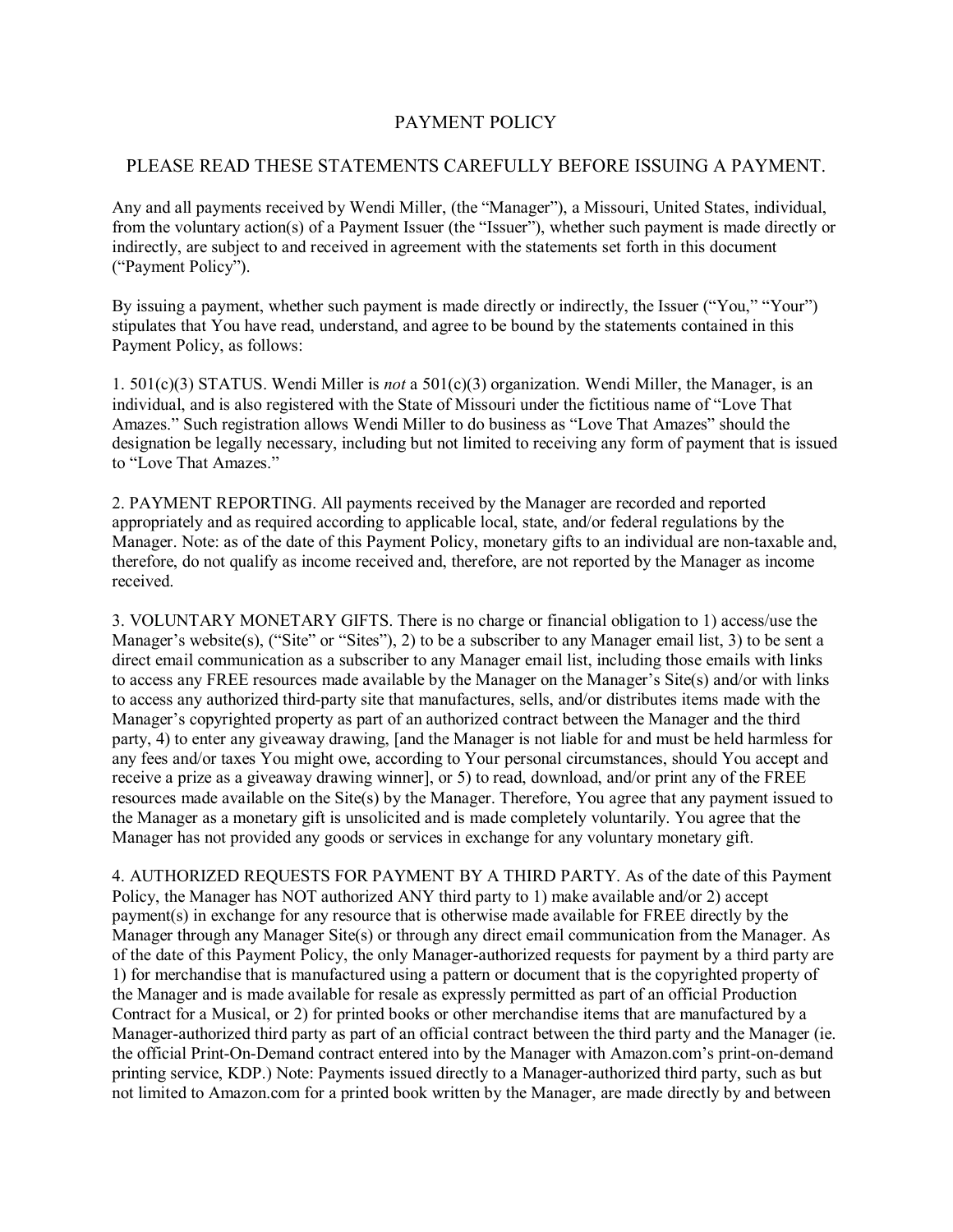the Issuer and the Manager-authorized third party and in agreement with the Manager-authorized third party's payment terms and regulations, and the Manager is to be held harmless for any disputes arising between the Manager-authorized third party and the Issuer, and the Issuer understands that any disputes must be handled directly between the Issuer and the Manager-authorized third party. Furthermore, You agree that the Manager is to be held harmless for any unauthorized request for payment(s) by any person or entity that is claiming, without permission, to be a representative for the Manager, or who is conducting unauthorized business using the Manager's logo, name, and/or copyrighted property, and that the Manager is to be held harmless for any unauthorized request for payment(s) by any person or entity that 1) shares or forwards any Manager email (whether as a whole or in part) that solicits a payment or is provided in exchange for a payment, 2) provides access to any Manager Site(s) in exchange for a payment, 3) provides any resource, without or without a request for payment, that is otherwise available as a FREE download on any of the Manager's Site(s), or 4) provides merchandise using a pattern that is the copyrighted property of the Manager in exchange for a payment. You also agree to report to the Manager, as soon as possible, any such activities and any such attempts to make an unauthorized request for payment(s).

5. ONLINE PAYMENT PROCESSING. Payments made by credit card, debit card, or PayPal (and its related accounts) and that are made using a direct payment link on any of the Manager's Site(s), are processed using PayPal processing services. A PayPal account/login may be required for some forms of online payments. When such a payment is made online, credit card, debit card, or PayPal information is NOT disclosed to the Manager by PayPal. The Manager is provided with general contact information, address information when required, payment amount, and where applicable, transaction and/or purchase description only.

6. MAILED PAYMENT PROCESSING. Payments received by mail in the form of a check or money order (cash sent by mail, while accepted, is not encouraged) are processed through the Manager's financial institution. Any check or money order that is returned marked as Insufficient Funds is automatically processed a second time, as allowed by law, by the Manager's financial institution. If the check or money order is returned a second time marked as Insufficient Funds, the Manager may attempt to collect from the Issuer the original payment amount plus any additional fees assessed by the Manager's financial institution. If the payment was for an unsolicited voluntary gift, the Manager may also choose to 1) destroy the payment document without further attempts to collect the funds and without obligation to return the payment document, and/or 2) refuse to accept any additional payments in like kind from the Issuer. However, if the payment was issued as part of a Production Contract for a Musical and attempts to collect are unsuccessful, the Manager reserves the right to void said Production Contract and production rights bestowed by that Production Contract, and/or to pursue payment through whatever legal means are available. It is further understood that, for purposes of payments Issued as required by an official Production Contract for a Musical, this is a summary statement only, and complete payment information is included in each official Production Contract for a Musical.

7. MAIL. The Manager is not responsible for lost, stolen, or misdirected mail.

8. FRAUDULENT PAYMENTS. NO payment can be cancelled by the Issuer or refunded to the Issuer at any time except when the payment method used had been stolen and was used by the perpetrator to make a payment. The Manager must be notified of the theft of the payment method within thirty (30) calendar days (of the original date of the online payment or the postmark of a payment sent by mail) for a fraudulent payment to be eligible for a refund. Notification of the theft of a payment method must be made by sending an email to lovethatamazes@outlook.com or through the Connect page of the Manager's Site. (Only provide Your name and phone number in the method of contact. Additional required personal information will be requested in a secure manner.) Proof that the theft was reported to the proper authorities, including law enforcement authorities and the issuing financial institution, will be